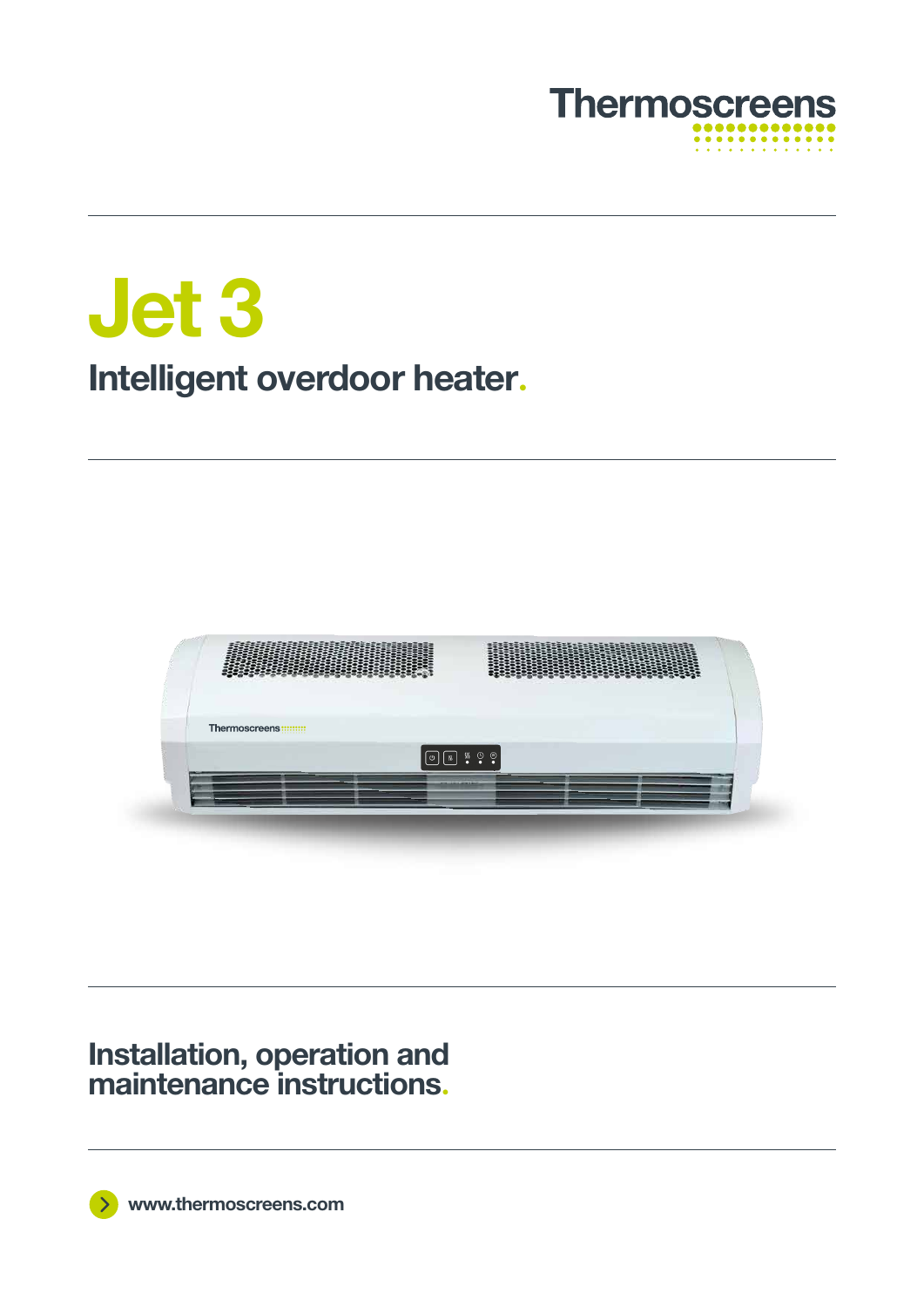# **Jet Series. Surface Mounted.**

# **Thermoscreer**

Please read these instructions carefully before installation and retain for future reference

## What's in the box?**.**

- Thermoscreens Jet heater unit
- Mounting bracket
- Cable gland (supplied loose)
- Remote control
- Batteries

For warranty purposes please retain your receipt as proof of purchase.



All electrical wiring and connections must be carried out by a competent qualified electrician in accordance with the latest edition of the IET wiring regulations and/ or local statutory regulations.

Ensure that the supply cables, circuit breakers and other electrical installation equipment are correctly sized for the heater being installed. For each heater a single phase local isolator with a contact separation on both poles of at least 3mm must be fitted to the supply wiring (the isolator must be fitted within an accessible position and labelled accordingly).

The heater should be connected to a 230V AC 50Hz electrical supply and must be earthed. Use 3-core round flexible mains cable type 3183Y for the final connection to the heater from the local isolator.

### Installation**.**

The Jet is designed for surface mounting horizontally above a door opening at a height of 1.8m minimum to 2.3m maximum (from floor level to the underside of the appliance). Multiple Jets mounted side by side may be used for wider doorways. The unit must be mounted internally within a building and can be either wall or ceiling mounted.

Before fitting, obtain suitable screws and wall plugs, taking into account wall or ceiling type and unit weight. The heater must not be located immediately below a socket outlet. Do not cover or obstruct the air inlet or outlet grilles as this can cause overheating and may cause a risk of fire. Do not install heater in environments containing flammable or explosive material.

Using the mounting bracket as a template determine optimum location for the heater,



Remove two M4 x 12mm pan head Pozi screws at top of the heater and release the power connector plate. Fit cable gland to power connector plate. Insert electrical supply cable via cable gland (see Figure 4) and tighten gland around cable.

Connect each of the cables as follows:-

- Live brown cable to terminal marked L
- Neutral blue cable to terminal marked N
- Earth green/yellow cable to terminal marked



Figure 4: Electrical Connection Figure 5: Electrical Wiring

ensuring the product is placed in freely circulating air, place bracket on the wall or ceiling and mark position of the two fixing holes. Drill wall or ceiling accordingly and securely fix mounting bracket into position. The panels are coated in an easy to peel protective film. Please ensure all the protective film is removed before the air curtain is put into service.

Align and position mounting bracket into the two slots on the rear plate of the heater (refer to Figure 2).

Ensure the serrated washer, at each end of the heater, is positioned between the mounting bracket and the internal hanging bracket (see Figure 3). Tilt and point heater into the preferred direction and firmly tighten both fixing screws.

Using a Pozi No. 2 screwdriver the fixing screws are tightened via an access hole in each end cap.



#### Figure 1: Wall or Ceiling Mounting Options Figure 2: Mounting Bracket Alignment Figure 3: Cross Sectional View of Mounting Bracket

Position the electrical supply cables as they come out of the terminal block as shown in Figure 4. Ensure only sufficient cable is pulled through to enable connection to terminal block and to avoid excess cable coming into contact with any moving parts. Carefully insert all cables through the rectangular hole in the top of the heater and refit the power connector plate. Ensure mains supply cable is correctly secured by the plastic cable gland.

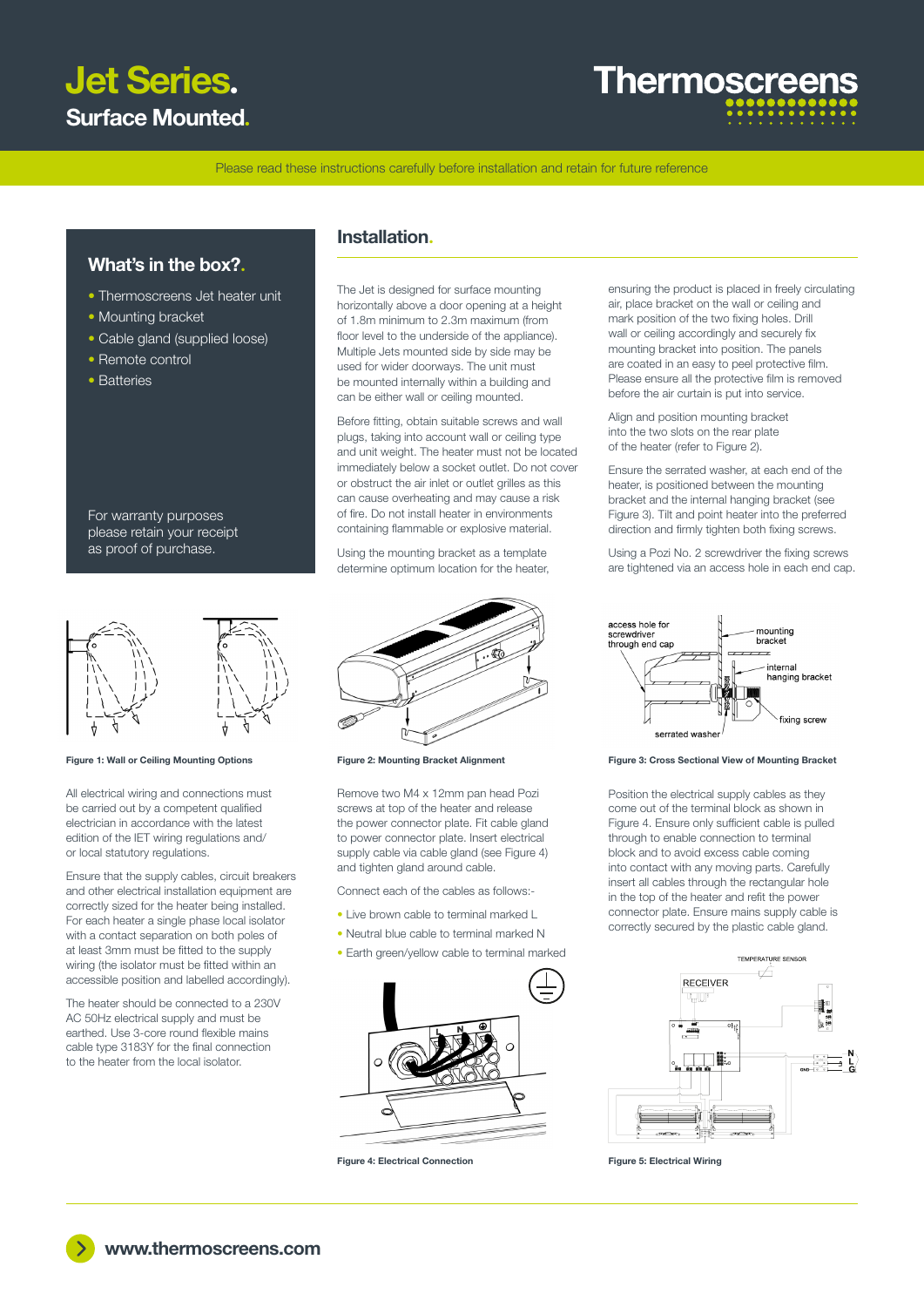

# **Thermoscree**

Please read these instructions carefully before installation and retain for future reference

### Product Operation**.**



Warning: The product should not be left to operate unattended.

Control of the heater can be achieved by using the two integral switches mounted adjacent to the discharge grille. Press button (1) to switch the product on in full heat (3kW) mode. The left

**Remote Control**



- **B)** Temperature Adjust
- D) Fan Only
- E) Low Heat
- F) High Heat
- I) Thermostat Controlled J) Adaptive Start
- 

most indicator will light red to show the product is in full heat. Press button (2) and the product will switch down to half heat (1.5kW) mode and the light will turn pink. A second press of the button will disable heating and to just have the fan running - the light will turn blue. Pressing the button again will switch the unit off.

Before leaving site it is important that the over door heater installation and these instructions are "Handed-Over" to the end user or their representative and

## Remote Control Operation**.**

#### Product Features Explained

Warning: The use of the thermostatic, timer and adaptive start functions mean the product will start and stop automatically. It is the responsibility of the operator to ensure that the product's air inlet and outlet grilles are kept clear and unobstructed and the product is in a sufficiently large space to avoid overheating. The product should not be left to operate unattended.

#### • Thermostat Controlled

 The product will heat up to the temperature shown on the remote control screen. When the entering air reaches this temperature the product will switch off. As the sensor is inside the product, it can give an artificially high reading after the product has been heating. To reduce this as much as possible, the unit has a built in fan overrun to expel excess heat when the set point has been reached. The thermostat is for crude control only and should not be used for precise control of room temperatures.

#### • Timer Controlled

 This allows the unit to be programmed to switch on or off at certain times. The procedure for this is shown below. the operation of it is fully explained and that they understand how it operates.

**Warning:** This appliance is not intended for use by persons (including children) with reduced physical, sensory or mental capabilities, or lack of experience and knowledge, unless they have been given supervision or instruction concerning use of the appliance by a person responsible for their safety.

Children should be supervised to ensure that they do not play with the appliance.

#### • Adaptive Start

 When in timer controlled mode, the heating will come on earlier than set when the air temperature is colder. When it's warm (but still below the target temperature) then the product will come on later.

#### Setting the time

Switch the product on with the remote. Press and hold the "A" button for 6 seconds until the hour flashes. Use the up and down buttons to set the value for the current time. Press the "C" button to advance to minutes and repeat the procedure. Press the "C" button again to set the day of the week (eq. Monday = 1). Press the "C" with the remote pointed at the unit to save the settings and exit.

#### Setting up the timer

Switch the product on with the remote. Hold the "G" button for 6 seconds to enter programming mode. The LCD screen flashes '1' to indicate Monday. Use the up and down arrows "B" to adjust the temperature and once set press the 'C' button to set the hour(s) on the product. The single and double blocks indicate the product will heat as needed, no blocks indicate will the product is not heating. Press the 'G' button again to set the same functionality for the remaining days. Repeat as necessary until all days have been programmed. The timer functionality can be engaged or disengaged at any time by pressing the 'H' button on the remote.